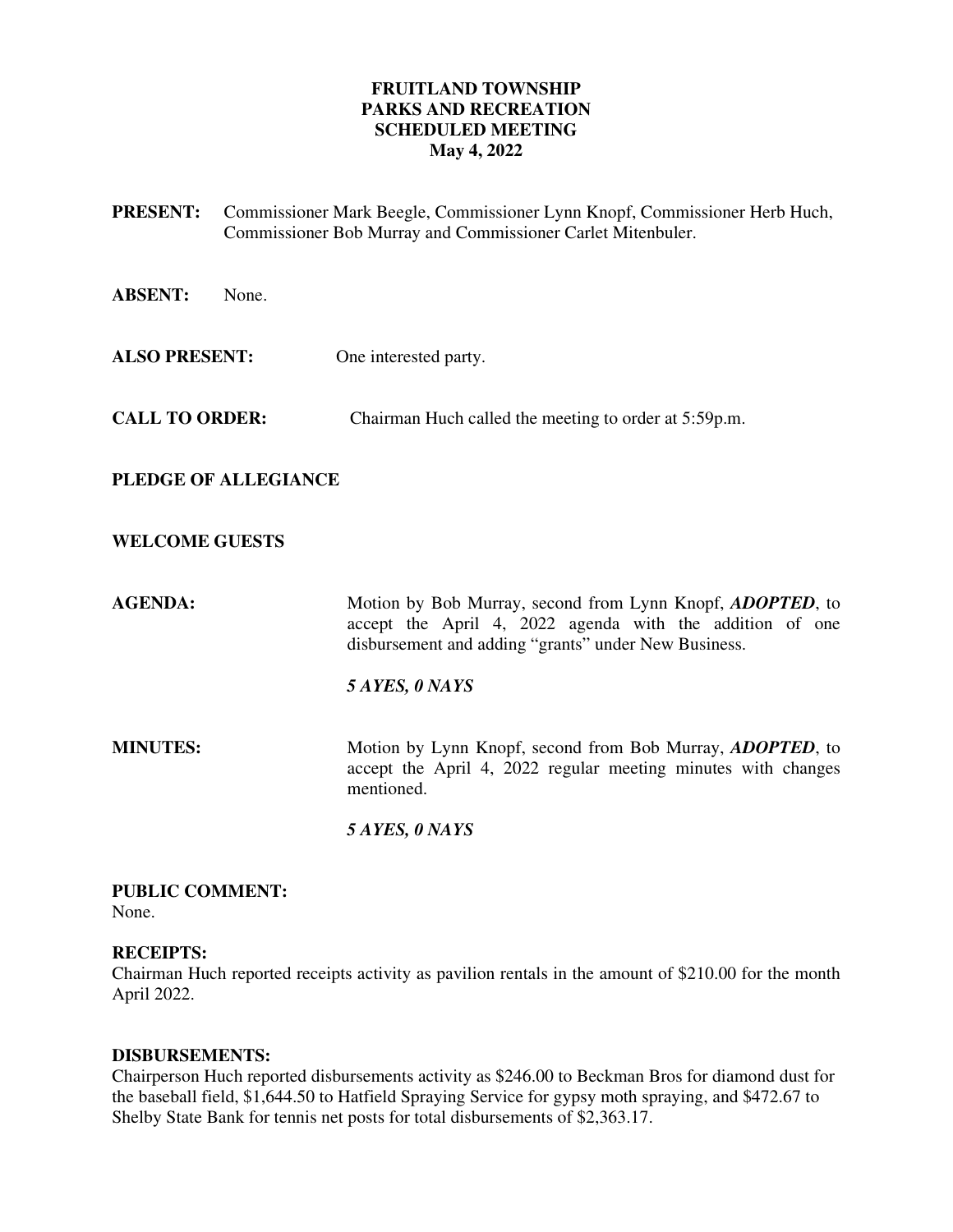Motion by Bob Murray, second from Lynn Knopf, *ADOPTED*, to accept receipts in the amount of \$210.00 for pavilion rentals and to pay total disbursements in the amount of \$2,363.17.

# *5 AYES, 0 NAYS*

*Roll Call Vote: Beegle-Aye, Knopf-Aye, Mitenbuler-Aye, Murray-Aye, Huch-Aye* 

# **UNFINISHED BUSINESS:**

### **1. Projects**

Commissioner Knopf reported on the temporary backstop for the pickleball court. She shared one that she found, however, the other commissioners suggested looking into a few others before making a decision.

Chairman Huch stated that a bid sheet needs to be created for the Commission to use to solicit bids on projects. He added that the Commission should have it sent to a printing place and then mailed out to local contractors. Commissioner Knopf stated that she will make the bid sheet.

Chairman Huch suggested rubber matting for underneath the bleachers. He also mentioned the new scoreboard and the need for two uprights to put it up. Chairman Hugh mentioned some that are \$310.00 for two, and the commissioners made the decision to use the baseball field maintenance portion of the budget for this purchase.

> Motion by Bob Murray, second from Lynn Knopf, *ADOPTED*, to purchase two 8x8 uprights to be delivered by Keen Lumber for \$310.00.

# *5 AYES, 0 NAYS*

Chairman Huch stated that in looking at the sprinklers on the baseball field, the sprinkler heads are not sufficient and will need to be replaced. He said that 19 sprinkler heads need to be replaced. He said that the cost of replacing 19 heads, doing a new valve, 300 feet of pipe, 9 "rain birds" with a timer would be \$1,895.00, but the Commission agreed to get additional quotes. Chairman Huch also mentioned some future sprinkling projects and ideas.

Chairman Huch asked the commissioners what color they would like the pumphouse to be, and they agreed to have it be a dark green color with a dark gray roof.

The commissioners discussed the problem of dogs on the baseball field, especially the pet droppings that are being left behind. Chairman Huch suggested placing a temporary plastic fencing to block off some areas of entry to the field. The commissioners also discussed having some signs created regarding keeping animals off the field, and Recording Secretary Mary Mansfield suggested adding the ordinance number to the signs. She also offered to make them for the Commission.

Commissioner Murray suggested that the Commission needs to request the portable restrooms be brought to the park earlier, as the baseball teams started practices in April. The Commission will do so next year.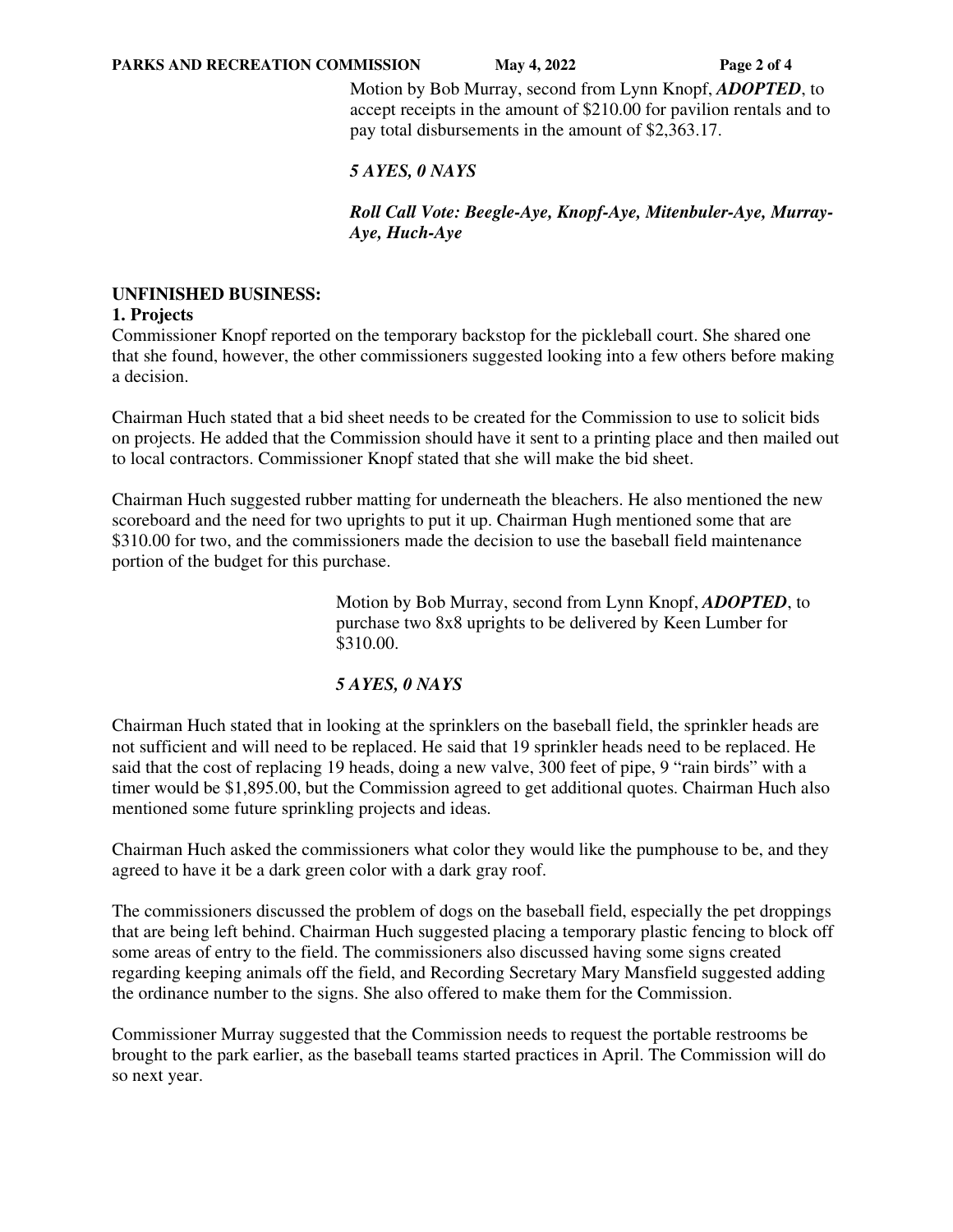#### **PARKS AND RECREATION COMMISSION** May 4, 2022 **Page 3 of 4**

## **2. Hemlock woolly adelgid/gypsy moth treatment**

Commissioner Murray mentioned the possibility of getting the treatment for hemlock woolly adelgid completed for free. The Muskegon Conservation District applied for a grant, and if they receive it, could benefit the township for this treatment. He added that the Muskegon Conservation District wouldn't know until the fall if they receive the grant, stating that he believes it's better to wait to see if they receive the grant so the Commission doesn't have to spend the funds to do the treatment.

> Motion by Bob Murray, second from Lynn Knopf, *ADOPTED*, to wait to see if the Muskegon Conservation District gets the grant for the treatment of hemlock woolly adelgid to move forward with treatment.

# *5 AYES, 0 NAYS*

Commissioner Murray stated that gypsy moth spraying will take place toward the end of May.

### **NEW BUSINESS:**

### **1. Grants**

Commissioner Murray mentioned some grant items that Supervisor Marcinkowski sent to the commissioners. Commissioner Murray mentioned one from the DNR in regards to purchasing trees and the Commission getting some.

### **PUBLIC COMMENT:**

1. Jeff Marcinkowski, 3767 Jay Road – mentioned the ARPA funds that the Township has received, adding that Commission would just need to give a list of ideas to the Township Board for approval. He mentioned possibly using the funds for the tennis courts, pickleball, volleyball, and more. Supervisor Marcinkowski stated that the Commission just needs to get quotes and they can move forward. A CAC is possibly being created for grant research and writing. In terms of the irrigation quote mentioned by Chairman Huch, Supervisor Marcinkowski stated that it's a great price. He added that the Township will be doing another well for the hall so it will no longer be on with the baseball field. Suggested the possibility of a dog park or dog friendly area south of the ring road, adding that fencing could even be installed for the area. He added that this could be another use for the ARPA funding. Supervisor Marcinkowski reminded the commissioners that there is \$17,000.00 in the Specialty Fund that could be considered for this, also mentioning a fence along the north side of the property and fixing the west and south sides. Supervisor Marcinkowski also stated that the damaged fence is being taken care of. He added that he will look into receiving trees from the Muskegon Conservation District as he's not sure this is a roll over from the last year. Supervisor Marcinkowski stated that the WiFi in the park is coming from ARPA funding, adding that it might be a good idea for the Commission to look into an infrared counter for cars in the park.

# **COMMISSIONER'S COMMENTS:**

Commissioner Knopf stated that if the Commission decided to have a dog park, it would have to be cleaned regularly to stop illnesses and parasites in pets. Commissioner Beegle agreed, adding that the Commission should be careful of the idea of a dog park but rather have a dog friendly area. He added that a lot of rules and regulations go into dog parks. Commissioner Knopf stated that she had put of the nature walk with Shawna Meyer, adding that she is going to sponsor her for one walk and suggested that Supervisor Marcinkowski consider one for the Duck Creek Natural Area.

Commissioner Mitenbuler questioned the weed treatment on Duck Lake, and Commissioner Murray reminded her that the Commission decided not to pursue it.